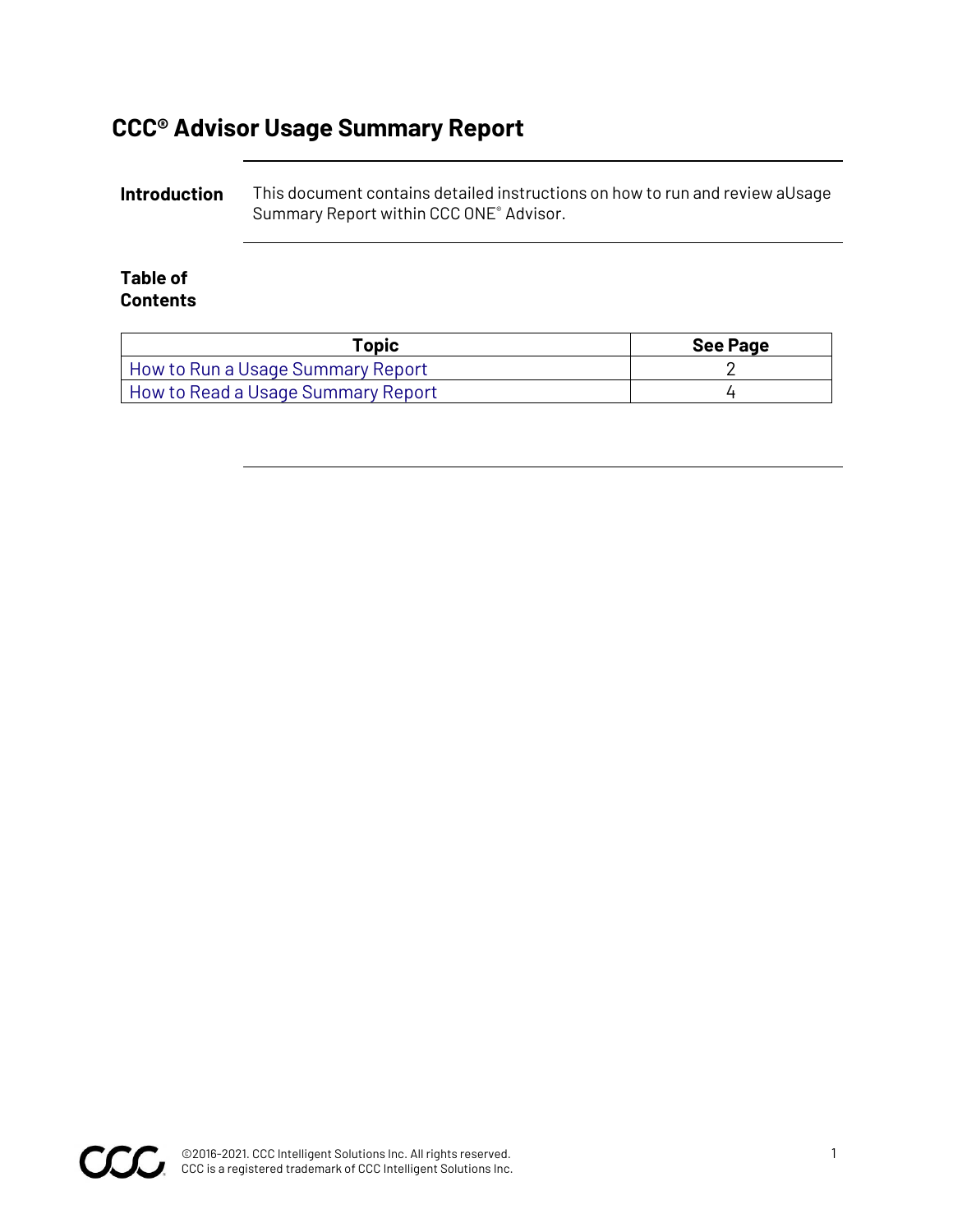## <span id="page-1-0"></span>**How to Run a Usage Summary Report**

**Overview** CCC<sup>®</sup> Advisor includes a Usage Summary Report that provides the Repair Facility with Advisor usage frequency information. This job aid describes the process for accessing the Report and selecting criteriato runit.

#### **Run Rule Exceptions Report** Use the following steps to run a **Usage Summary Report**  in Advisor:

| <b>Step</b>    | <b>Action</b>                                                                                                                |
|----------------|------------------------------------------------------------------------------------------------------------------------------|
|                | From the CCC Portal Home Page, go to the View<br><b>CCC</b> INFORMATION<br><b>Operational Reports</b> section and click View |
|                | <b>Usage Summary Report.</b> The Usage Summary<br>Advisor                                                                    |
|                | Criteria page displays.<br><b>Maintain Audit Guidelines</b><br><b>View Audit Guidelines</b>                                  |
|                | <b>Edit Audit Guidelines</b><br>Parts Code Table Utility                                                                     |
|                | Maintain Audit Profile Values<br><b>View Audit Profile Values</b>                                                            |
|                | <b>Edit Audit Profile Values</b>                                                                                             |
|                | <b>View Audit History</b><br><b>View Audit Guidelines Event History</b>                                                      |
|                | <b>View Audit Profiles Event History</b>                                                                                     |
|                | <b>View Operational Reporting</b><br><b>View Usage Summary Report</b><br><b>View Rule Exceptions Report</b>                  |
| $\overline{2}$ | Set the Date Range criteria for the Report. You can set the Date Range by:                                                   |
|                | <b>Specific Dates:</b> Use calendar option.                                                                                  |
|                | <b>Number of Days:</b> Enter the number of days you want to search. Default:<br>$\bullet$<br>Last 7 Days. Maximum: 31 Days.  |



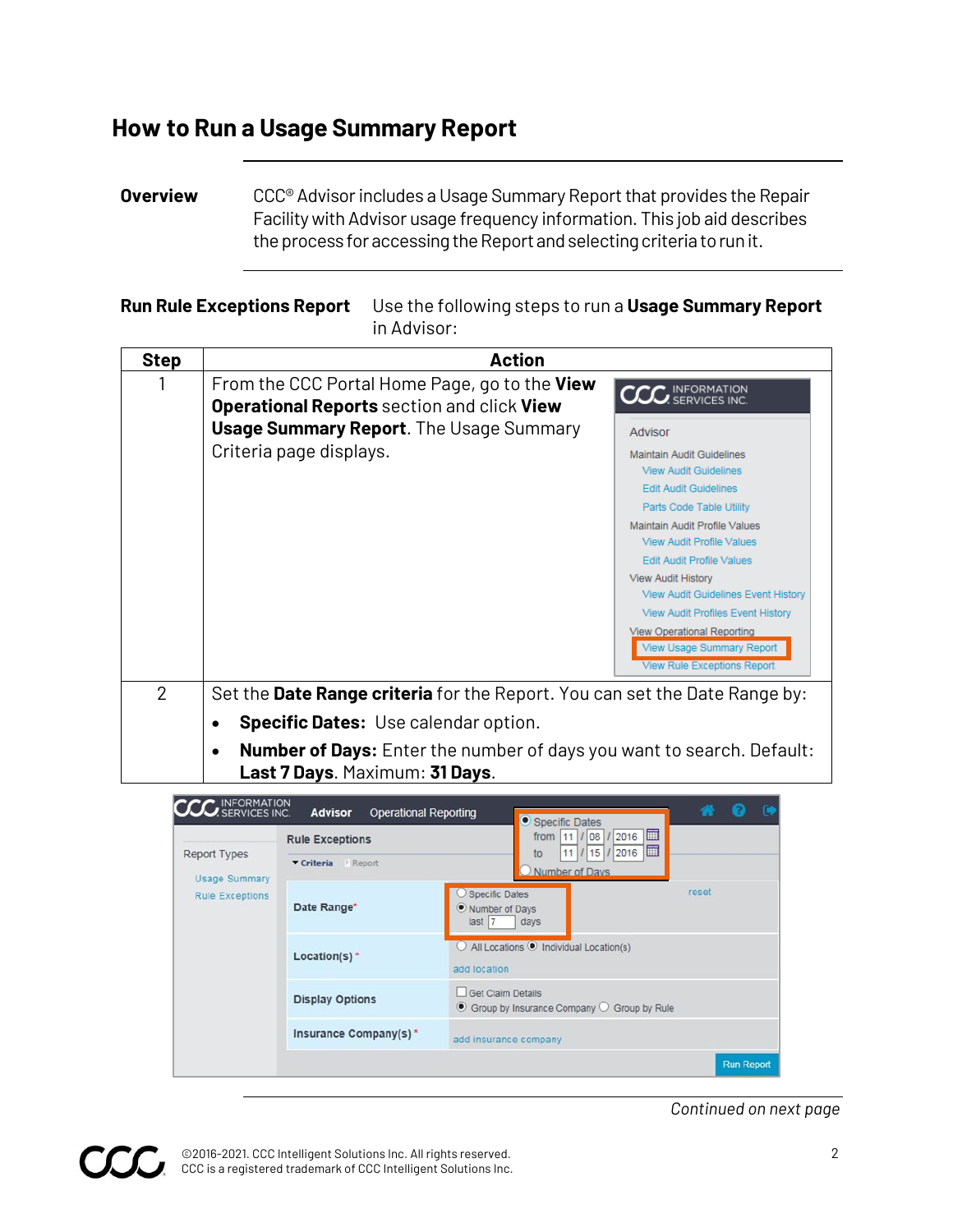## **How to Run a Usage Summary Report,** Continued

### **Run Rule Exceptions Report**, continued

| <b>Step</b>                 | <b>Action</b>                                                                                                                                                                                                                                      |                                   |                 |                   |                                                        |            |                    |                                      |
|-----------------------------|----------------------------------------------------------------------------------------------------------------------------------------------------------------------------------------------------------------------------------------------------|-----------------------------------|-----------------|-------------------|--------------------------------------------------------|------------|--------------------|--------------------------------------|
| 3                           | Select a <b>Locations</b> .                                                                                                                                                                                                                        |                                   | Location*       |                   |                                                        |            | ABC - MSO LOCATION | v                                    |
| 4                           | Click Run Report.                                                                                                                                                                                                                                  |                                   |                 | <b>Run Report</b> |                                                        |            |                    |                                      |
| 5                           | Review Report Results by using the + and - symbols to expand and retract<br>data by Location.                                                                                                                                                      |                                   |                 |                   |                                                        |            |                    |                                      |
| 6                           | Use the Change Criteria button to modify the data range and/or locations.                                                                                                                                                                          |                                   |                 |                   |                                                        |            |                    |                                      |
| Date Range<br>Location<br>5 | Run Date: Tue Nov 15 12:59:23 CST 2016<br>from 11/08/2016 to 11/15/2016<br>ABC COLLISION<br>STATE FARM INSURANCE COMPANIES<br><b>STATE FARM INSURANCE COMPANIES</b>                                                                                | <b>Audit Summary</b><br>Est<br>10 | <b>Sup</b><br>Ř | Total<br>18       | <b>Audits by Supplement Version</b><br><b>S01</b><br>3 | <b>S02</b> | 6<br>\$03<br>3     | <b>Change Criteria</b><br><b>S04</b> |
|                             | <b>ABC Estimator</b>                                                                                                                                                                                                                               | $\overline{7}$                    |                 | $\overline{7}$    |                                                        |            |                    |                                      |
|                             | Average Rule Exception Count                                                                                                                                                                                                                       | 5.00                              |                 | 5.00              |                                                        |            |                    |                                      |
|                             | Average Audit Score<br>Rule Exception Amount                                                                                                                                                                                                       | 41.29<br>\$80.00                  |                 | 41.29<br>\$80.00  |                                                        |            |                    |                                      |
| 7<br>8                      | Click Print Report at the bottom of the page to print as needed. A<br>printer-friendly version of the Report opens. Go to <b>File</b> , then select <b>Print</b><br>to print a copy of the Report.<br>Click Save to download a copy of the Report. |                                   |                 |                   |                                                        |            |                    |                                      |

CCC.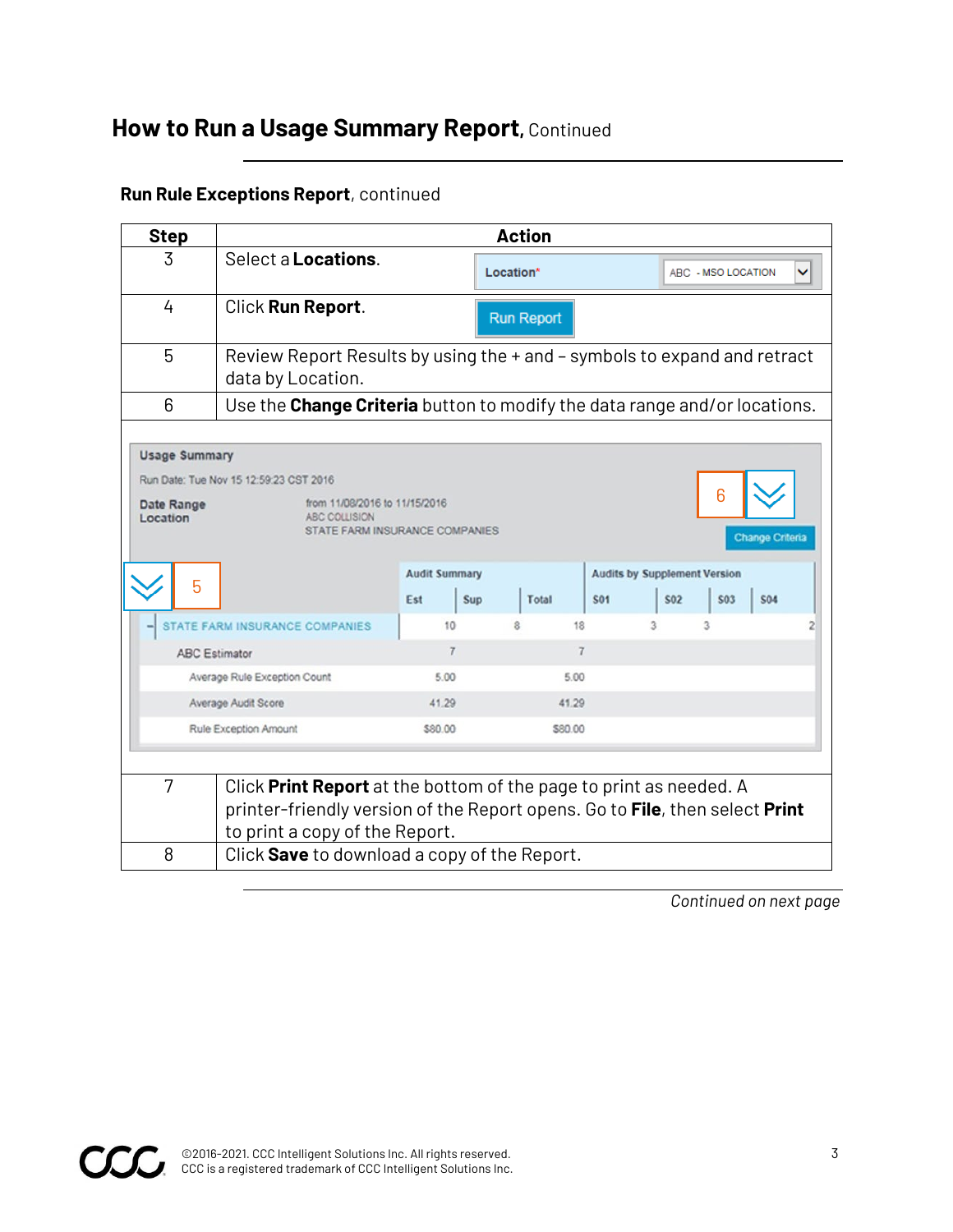### <span id="page-3-0"></span>**How to Read a Rule Exception Report**

#### **Overview** The Usage Summary Report allows users who have Manager or Supervisor roles at any level of a Repair Facility to run CCC ONE® Advisor Reports. The Usage Summary report can help managers identify how well the estimators are doing in terms of improving their estimates based on the Advisor Report.This Report also provides information on Usage trends.

This job aid provides terminology and key metrics definitions to assist you inreading the Usage Summary Report.

**Terminology** The following table provides definitions of key terms in the Report.

| Term                                   | <b>Definition</b>                                                                                                                                                                                                                                                     |
|----------------------------------------|-----------------------------------------------------------------------------------------------------------------------------------------------------------------------------------------------------------------------------------------------------------------------|
| <b>Audit Count</b>                     | The number of audits generated, including audits<br>automatically generatedby CCC ONE and audits requested by                                                                                                                                                         |
|                                        | the user. The Report displays all audits generated for the<br>criteria selected when running the Report.                                                                                                                                                              |
| <b>Audit Score</b>                     | The sum of the scores of all rules that were triggered by the<br>audits.                                                                                                                                                                                              |
| <b>Average Audit Score</b>             | The sum of the audit scores divided by the number of audit<br>requests.                                                                                                                                                                                               |
| <b>Dollar Variance</b>                 | The difference between the <b>actual amount</b> in the estimate<br>and the <b>allowable amount</b> . The allowable amount may be<br>sourced from the auditprofile, the price of an alternate part,<br>the profile values stored with the estimate or the rule itself. |
| <b>Rule Exception</b><br><b>Amount</b> | The sum of the Dollar Variances for rules triggered by the<br>audits.                                                                                                                                                                                                 |
| <b>Rule ExceptionCount</b>             | The <b>number of rules</b> triggered by the audit.                                                                                                                                                                                                                    |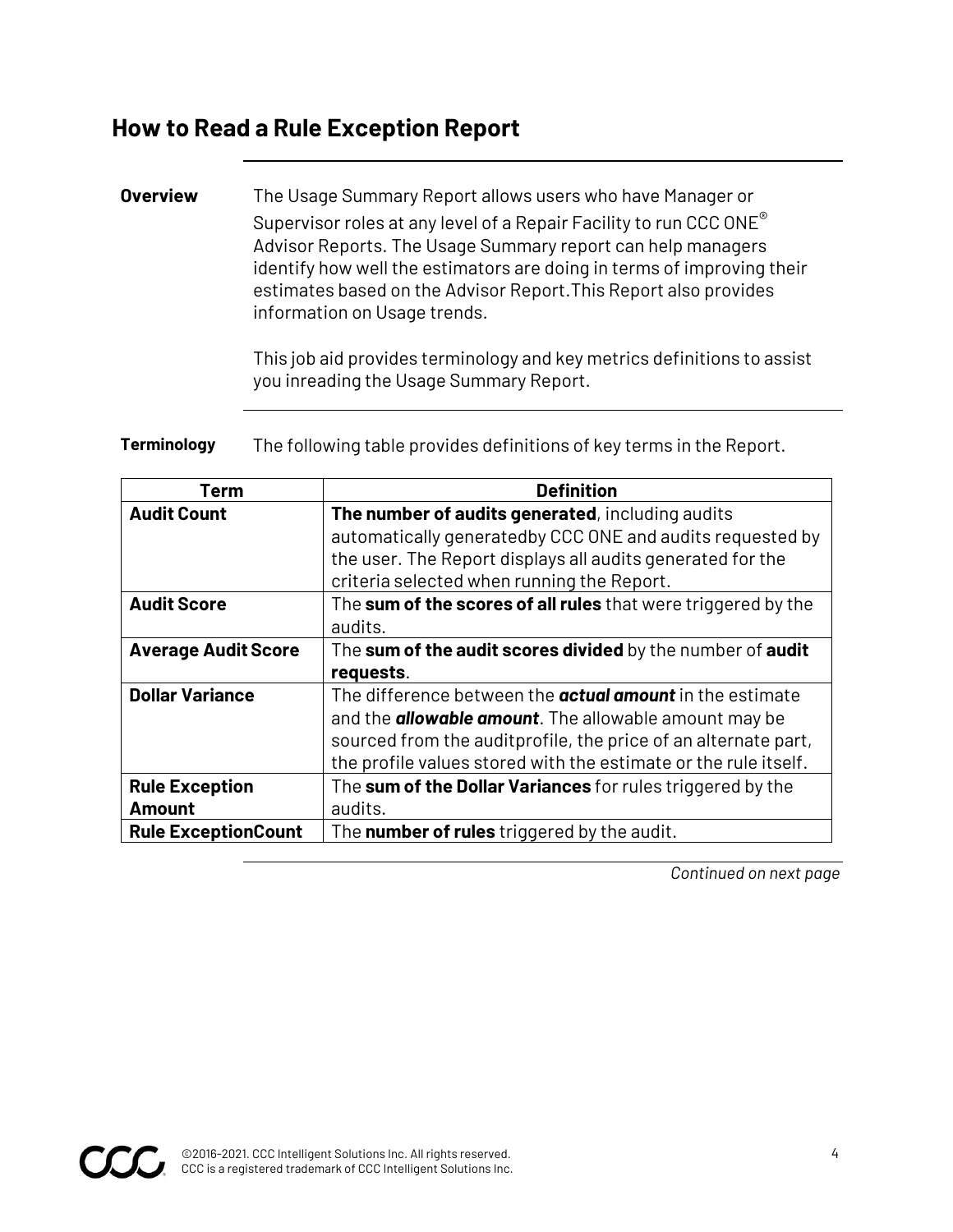## **How to Read a Rule Exception Report,** Continued

**Report Metrics** This is a sample page of the Usage Summary Report. There may be multiple pages depending on the amount of data.

|                      |                                     |     |                      |             |                          |             |                                     | CCC Accumark™ Advisor Operational Report |                       |              |  |
|----------------------|-------------------------------------|-----|----------------------|-------------|--------------------------|-------------|-------------------------------------|------------------------------------------|-----------------------|--------------|--|
| <b>Run Date</b>      | Mon Oct 24 22:05:09 CDT 2016        |     |                      |             |                          |             |                                     |                                          |                       |              |  |
| Report               | <b>Usage Summary</b>                |     |                      |             |                          |             |                                     |                                          |                       |              |  |
| Date Range           | from 10/17/2016 to 10/24/2016       |     |                      |             |                          |             |                                     |                                          |                       |              |  |
|                      |                                     |     |                      |             |                          |             |                                     |                                          |                       |              |  |
| Location             | ABC COLLISION                       |     |                      |             |                          |             |                                     |                                          |                       |              |  |
|                      |                                     |     | <b>Audit Summary</b> |             |                          |             | <b>Audits by Supplement Version</b> |                                          |                       |              |  |
|                      |                                     | Est |                      | <b>Sup</b>  | <b>Total</b>             | <b>S01</b>  | <b>S02</b>                          | <b>S03</b>                               | <b>S04</b>            | <b>S05</b>   |  |
| <b>ABC COLLISION</b> |                                     |     | 184                  | 168         | 352                      | 70          | 53                                  | 37                                       | 6                     | $\mathbf{2}$ |  |
| <b>ENRIQUE R</b>     |                                     |     |                      | 47          | 108                      | 22          | 8                                   | 11                                       | $\boldsymbol{\Delta}$ |              |  |
|                      | <b>Average Rule Exception Count</b> |     |                      | 24.00       | 20.77                    | 23.59       | 29.00                               | 24.82                                    | 17.50                 | 17.00        |  |
| Average Audit Score  |                                     |     |                      | 99.49       | 90.25                    | 97.68       | 125.25                              | 105.55                                   | 61.50                 | 59.00        |  |
|                      | <b>Rule Exception Amount</b>        |     | \$24,971.56          | \$65,748.22 | \$90,719.78              | \$24,054.00 | \$5,001.58                          | \$34,237.64                              | \$1,638.00            | \$817.00     |  |
| Jorge J              |                                     |     | 5                    | 6           | 11                       | 6           |                                     |                                          |                       |              |  |
|                      | <b>Average Rule Exceptio</b>        |     | 3.00                 | 24.00       | 23.55                    | 24.00       |                                     |                                          |                       |              |  |
|                      | Average Audit Score                 | 2   | <b>B.60</b>          | 113.17      | 111.09                   | 113.17      |                                     |                                          |                       |              |  |
|                      | <b>Rule Exception Amour</b>         |     | 3.35                 | \$1,743.43  | \$2,916.78               | \$1,743.43  |                                     |                                          |                       |              |  |
| <b>KYLE H</b>        |                                     |     | 15                   | 9           | 24                       |             | 5                                   | $\overline{4}$                           |                       |              |  |
|                      | <b>Average Rule Exception Count</b> |     | 17.87                | 25.67       | 20.79                    |             | 19.60                               | 33.25                                    |                       |              |  |
|                      | Average Audit Score                 |     | 72.73                | 121.00      | 90.83                    |             | 84.00                               | 167.25                                   |                       |              |  |
|                      | <b>Rule Exception Amount</b>        |     | \$114,470.21         |             | \$1,616.42 \$116,086.63  |             | \$750.18                            | \$866.24                                 |                       |              |  |
| PEDRO                |                                     |     | 97                   | 90          | 187                      | 34          | 32                                  | 22                                       | $\overline{2}$        |              |  |
|                      | <b>Average Rule Exception Count</b> |     | 20.01                | 23.50       | 21.69                    | 20.97       | 24.12                               | 26.91                                    | 19.00                 |              |  |
| Average Audit Score  |                                     |     | 95.98                | 102.21      | 98.98                    | 90.97       | 103.56                              | 119.91                                   | 77.00                 |              |  |
|                      | <b>Rule Exception Amount</b>        |     | \$75.041.79          |             | \$58,030.07 \$133,071.86 | \$21,950.01 | \$18,301.58                         | \$17,480.08                              | \$298.40              |              |  |
| <b>SPENCER W</b>     |                                     |     | 6                    | 16          | 22                       | 8           | 8                                   |                                          |                       |              |  |
|                      | <b>Average Rule Exception Count</b> |     | 26.67                | 25.81       | 26.05                    | 23.62       | 28.00                               |                                          |                       |              |  |
|                      | Average Audit Score                 |     | 166.33               | 118.44      | 131.50                   | 104.88      | 132.00                              |                                          |                       |              |  |
|                      | <b>Rule Exception Amount</b>        |     |                      | \$5,491.14  | \$63,327.08              | \$1,352.18  | \$4,138.96                          |                                          |                       |              |  |
|                      | <b>Average Rule Exception Count</b> |     | 3                    | 23.99       | 21.68                    | 22.36       | 25.02                               | 26.97                                    | 18.00                 | 17.00        |  |

| #           | <b>Rule Component</b>      | <b>Explanation</b>                                      |
|-------------|----------------------------|---------------------------------------------------------|
|             | <b>Average Rule</b>        | The number is the sum of the rule exceptions divided by |
|             | <b>Exception Count</b>     | the number of audit requests.                           |
| $\mathbf 2$ | <b>Average Audit Score</b> | The number is the sum of audit scores divided by the    |
|             |                            | number of audit requests.                               |
|             | <b>Rule Exception</b>      | The amount is the sum of Dollar Variances for rules     |
|             | <b>Amount</b>              | triggered by audits.                                    |